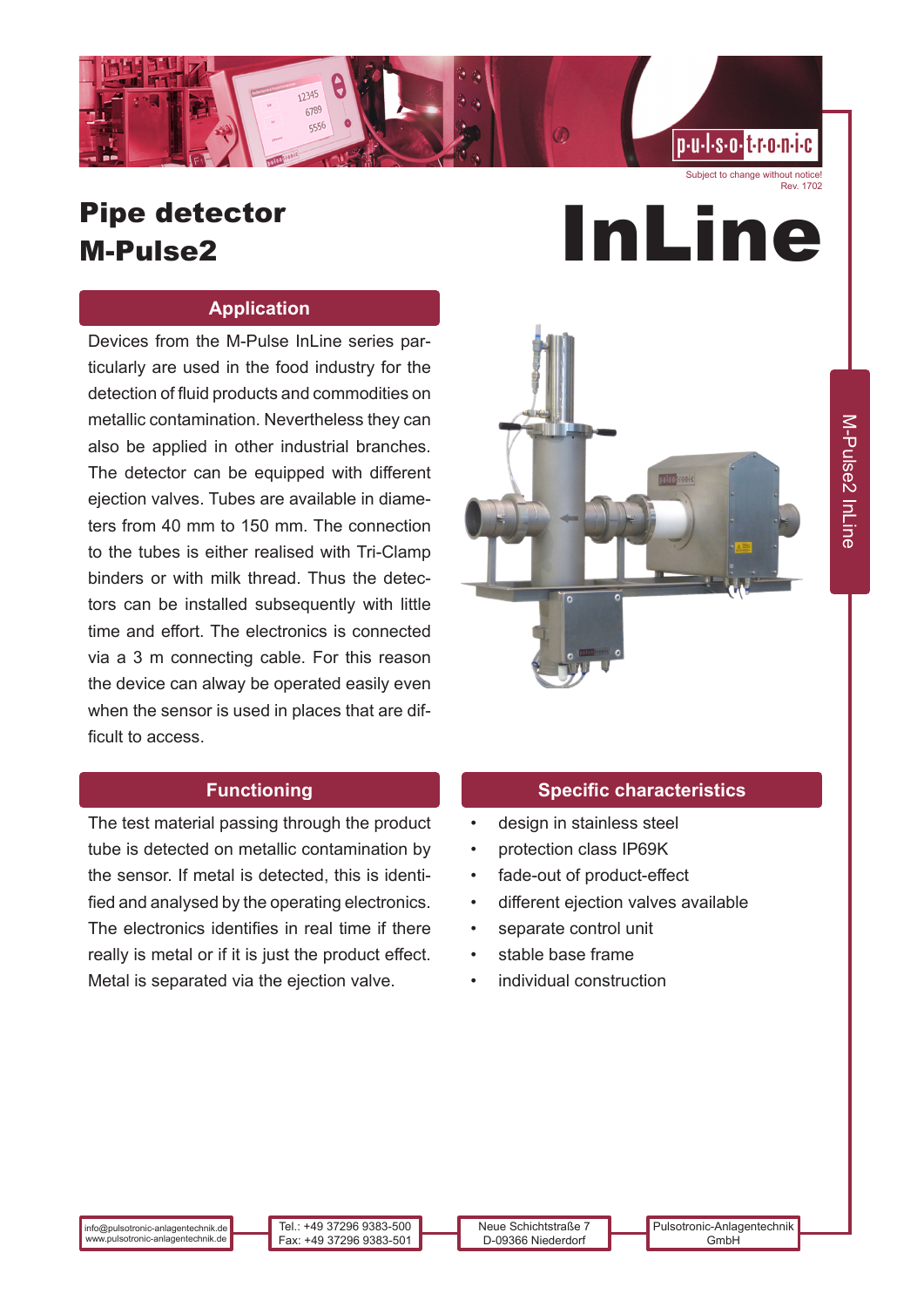

| <b>Type</b>                        | <b>InLine</b><br>40                                                              |     | <b>InLine</b><br>50 |     | 65   | <b>InLine</b> | <b>InLine</b><br>80 |     | <b>InLine</b><br>100 |     |     | <b>InLine</b><br>125 | 150   | <b>InLine</b> |
|------------------------------------|----------------------------------------------------------------------------------|-----|---------------------|-----|------|---------------|---------------------|-----|----------------------|-----|-----|----------------------|-------|---------------|
|                                    |                                                                                  |     |                     |     |      |               |                     |     |                      |     |     |                      |       |               |
| <b>Mechanical data</b>             |                                                                                  |     |                     |     |      |               |                     |     |                      |     |     |                      |       |               |
| Material - ejection outlet         | stainless steel / POM                                                            |     |                     |     |      |               |                     |     |                      |     |     |                      |       |               |
| Material - base frame              | stainless steel                                                                  |     |                     |     |      |               |                     |     |                      |     |     |                      |       |               |
| Material - product tube            | <b>PVDF</b>                                                                      |     |                     |     |      |               |                     |     |                      |     |     |                      |       |               |
| max. delivery pressure             | 16 bar                                                                           |     |                     |     |      |               |                     |     |                      |     |     |                      |       |               |
| Pipe connection                    | tri-clamp or milk thread (When ordering please specify!)                         |     |                     |     |      |               |                     |     |                      |     |     |                      |       |               |
| Free pipe diameter                 | 60,5 mm                                                                          |     |                     |     |      |               |                     |     |                      |     |     |                      |       |               |
| Weigth <sup>4</sup>                | 50 kg                                                                            |     | 52 kg               |     | 55kg |               | 60 kg               |     | 63 kg                |     |     | 68 kg                | 70 kg |               |
|                                    |                                                                                  |     |                     |     |      |               |                     |     |                      |     |     |                      |       |               |
| <b>Conditions of use</b>           |                                                                                  |     |                     |     |      |               |                     |     |                      |     |     |                      |       |               |
| Storage temperature                | $-10.60^{\circ}$ C                                                               |     |                     |     |      |               |                     |     |                      |     |     |                      |       |               |
| Operating temperature              | $-10$ $50^{\circ}$ C                                                             |     |                     |     |      |               |                     |     |                      |     |     |                      |       |               |
| max. temperature of the<br>product | $-10$ 120 $^{\circ}$ C                                                           |     |                     |     |      |               |                     |     |                      |     |     |                      |       |               |
| <b>Protection class</b>            | IP69K                                                                            |     |                     |     |      |               |                     |     |                      |     |     |                      |       |               |
| Electrical connection              | 230 VAC; 50-60 Hz; 100 W                                                         |     |                     |     |      |               |                     |     |                      |     |     |                      |       |               |
| Pneumatic connection               | 6-8 bar, filtered, free of water and oil; self-sealing-coupling - fitting NW 7,2 |     |                     |     |      |               |                     |     |                      |     |     |                      |       |               |
|                                    |                                                                                  |     |                     |     |      |               |                     |     |                      |     |     |                      |       |               |
| Sensitivity <sup>1</sup>           |                                                                                  |     |                     |     |      |               |                     |     |                      |     |     |                      |       |               |
| Material - test pieces $3$         | Fe                                                                               | SS  | Fe                  | SS  | Fe   | SS            | Fe                  | SS  | Fe                   | SS  | Fe  | SS                   | Fe    | SS            |
| M-Pulse2                           | 0,4                                                                              | 1,0 | 0,5                 | 1,2 | 0,5  | 1,4           | 0,8                 | 1,5 | 1,0                  | 1,8 | 1,2 | 2,0                  | 1,4   | 2,2           |

1 The actual sensitivity depends on various factors. Unfavourable environmental conditions or vibrations can reduce the sensitivity. Conductive test material can also influence the sensitivity. For obliging information please contact our service or sales department. Our service includes product tests in our headquarters.

4 Depends on equipment.

 $^3$  FE  $\rightarrow$  Ferrous / SS  $\rightarrow$  Stainless steel

| Pulsotronic-Anlagentechnik l | Neue Schichtstraße  | : +49 37296 9383-500<br>Tel | $\blacksquare$ into (a) pulsotronic-anlagentechnik.de |
|------------------------------|---------------------|-----------------------------|-------------------------------------------------------|
| Gmb⊦                         | o.9366 Niederdorf ה | ົ Fax: +49 37296 9383-501 ⊾ | ■ www.pulsotronic-anlagentechnik.de L                 |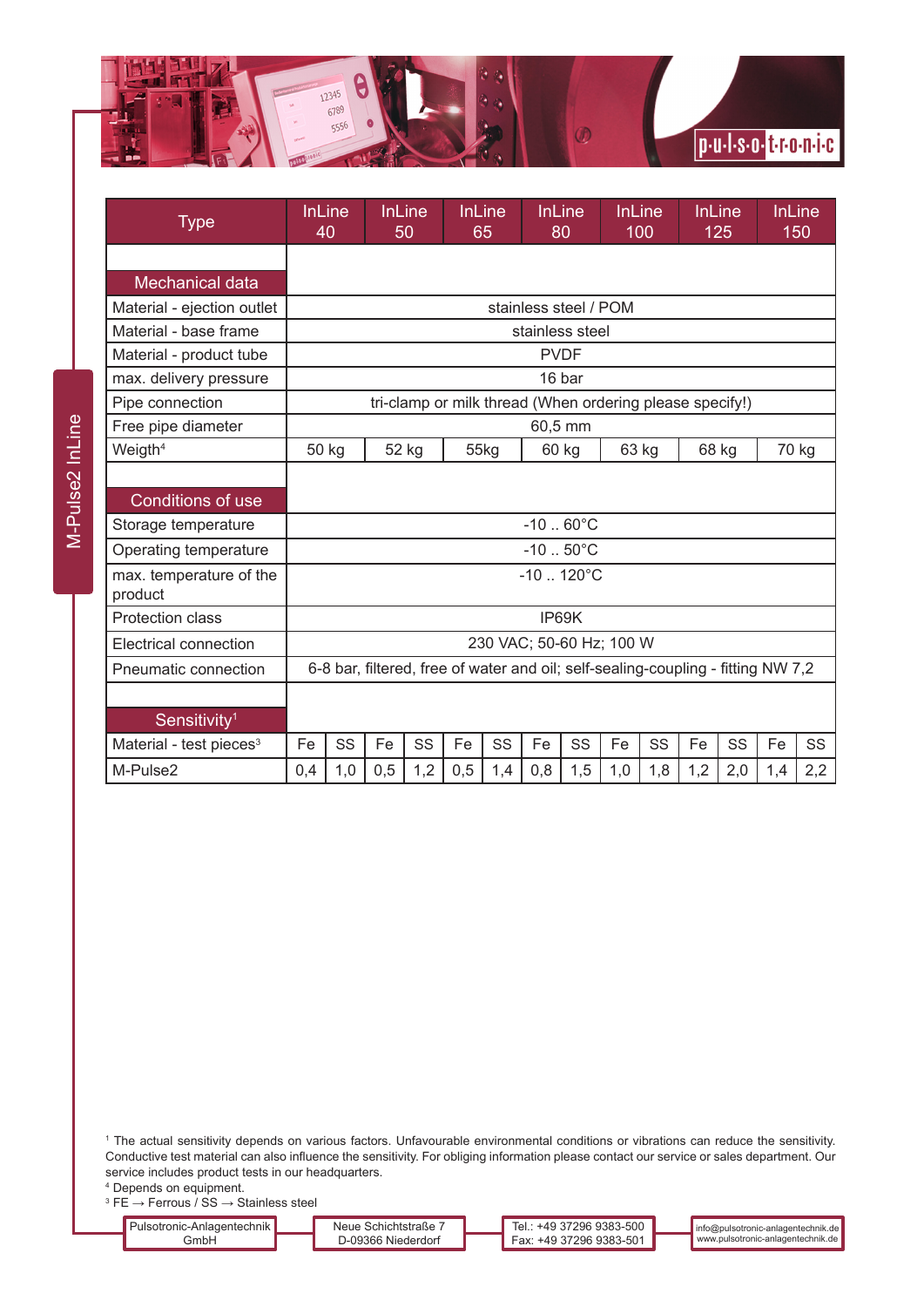

# **Special designs & accessories**

Addionally to different ejection valves we offer many other optional components for our InLine detectors. If you have any other requests going beyond the list shown below, please contact our sales department.

| <b>Accessories</b>           |                                                    |
|------------------------------|----------------------------------------------------|
| Bogen valve f. InLine 50     | 08410502012 (model with tri-clamp-connection)      |
| Bogen valve f. InLine 50     | 08410502013 (model with thread DN50 - 78 x 1/6")   |
| Bogen valve f. InLine 65     | 08410503012 (model with tri-clamp-connection)      |
| Bogen valve f. InLine 65     | 08410503018 (model with thread DN65 - 95 x 1/6")   |
| Ejection valve f. InLine 40  | 08410501002 (model with thread DN40 - 65 x 1/6")   |
| Ejection valve f. InLine 50  | 08410502001 (model with thread DN50 - 78 x 1/6")   |
| Ejection valve f. InLine 65  | 08410503001 (model with thread DN65 - 95 x 1/6")   |
| Ejection valve f. InLine 80  | 08410504001 (model with thread DN80 - 110 x 1/4")  |
| Ejection valve f. InLine 100 | 08410505001 (model with thread DN100 - 130 x 1/4") |
| Ejection valve f. InLine 125 | 08410502004 (model with thread DN125 - 160 x 1/4") |
| Ejection valve f. InLine 150 | on request (model with thread DN150 - 190 x 1/4")  |





Bogen valve **Exercise Exercise Exercise Exercise** Ejection valve

info@pulsotronic-anlagentechnik.de www.pulsotronic-anlagentechnik.de

Tel.: +49 37296 9383-500 Fax: +49 37296 9383-501

Neue Schichtstraße 7 D-09366 Niederdorf Pulsotronic-Anlagentechnik GmbH